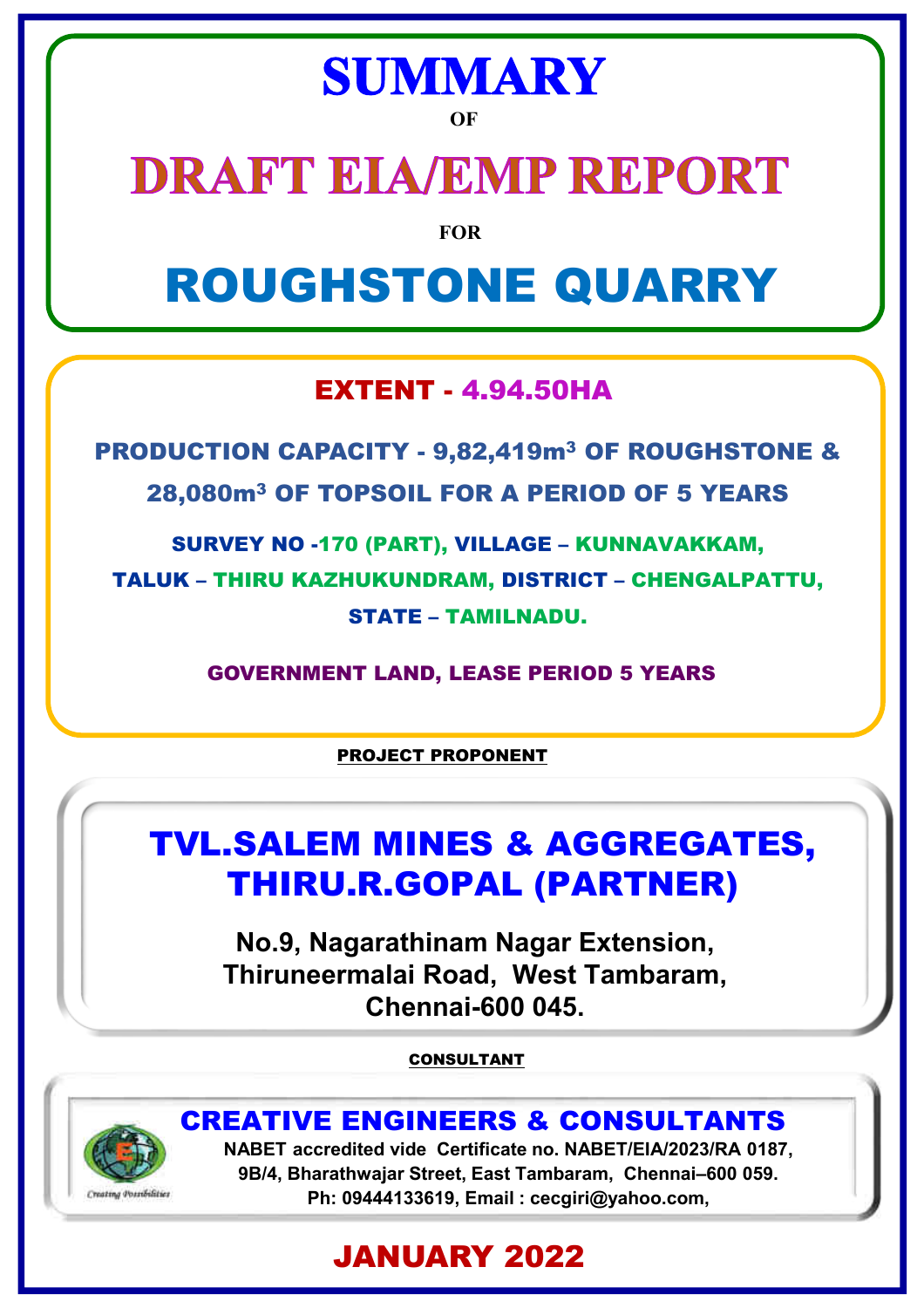#### **SUMMARY**

#### **1.0 GENERAL:**

**M/s. Salem Mines & Aggregates** propose to operate a Rough Stone Quarry at Survey No.170 (Part) over an area of 4.9450 Ha in Kunnavakkam Village, Thirukazhukundram Taluk, Chengalpattu District, Tamil Nadu, TOR approved production capacity of 9,82,419m<sup>3</sup> of Rough Stone and 28,080m<sup>3</sup> of Topsoil formation at a restricted depth of 41m for the period of Five years (11m above ground level and 30m below the general ground level). Entire land is Government poramboke land leased to the proponent through auction route by the State Government. Rs 7.255 crores is already remitted to the State government as lease amount.

Precise area communication letter was obtained from the District Collector, Chengalpattu District vide letter no. Rc.No. 2646/Kanimam/ 2020dated 04.05.2020. Mine plan for this project was approved by Joint Director / Assistant Director (i/c) Department of Geology & Mining Chengalpattu vide Rc.No.2646/Kanimam/2020 dated 08.06.2020.

As per precise area communication letter issued by the Government, 50m safety distance for the transmission line passing in the northern & NW side of the lease area and 10m for the Thirukazhukundram – Periyakattupakkam village road on the western side is left

Although the individual lease area of this project is less than 5 Ha, including the other existing quarries within the 500m radius along with this subject project works out to >5 Ha and as such this proposal is considered **under cluster Category – B1** and public hearing is to be conducted.

ToR for this project has been received from SEIAA, Tamil Nadu vide their letter No. SEIAA-TN/F.No.8567/SEAC/TOR-1029/2021 dated 26.08.2021. Based on the ToR granted by SEIAA, Tamil Nadu and in conformance with the MOEF&CC 2006 guidelines, EIA/EMP report has been prepared. Salient details of the EIA/EMP report are as follows:

# **2.0 SITE DESCRIPTION:**

The salient features of the project are briefly given below.

| S.No | <b>Particulars</b>      | <b>Details</b>                                                                        |  |  |  |  |  |
|------|-------------------------|---------------------------------------------------------------------------------------|--|--|--|--|--|
|      | Name of the Project     | Roughstone quarry of M/s. Salem Mines & Aggregates                                    |  |  |  |  |  |
|      | Location of the project | Kunnavakkam Village, Thirukazhukundram<br>Taluk.<br>Chengalpattu District, Tamil Nadu |  |  |  |  |  |

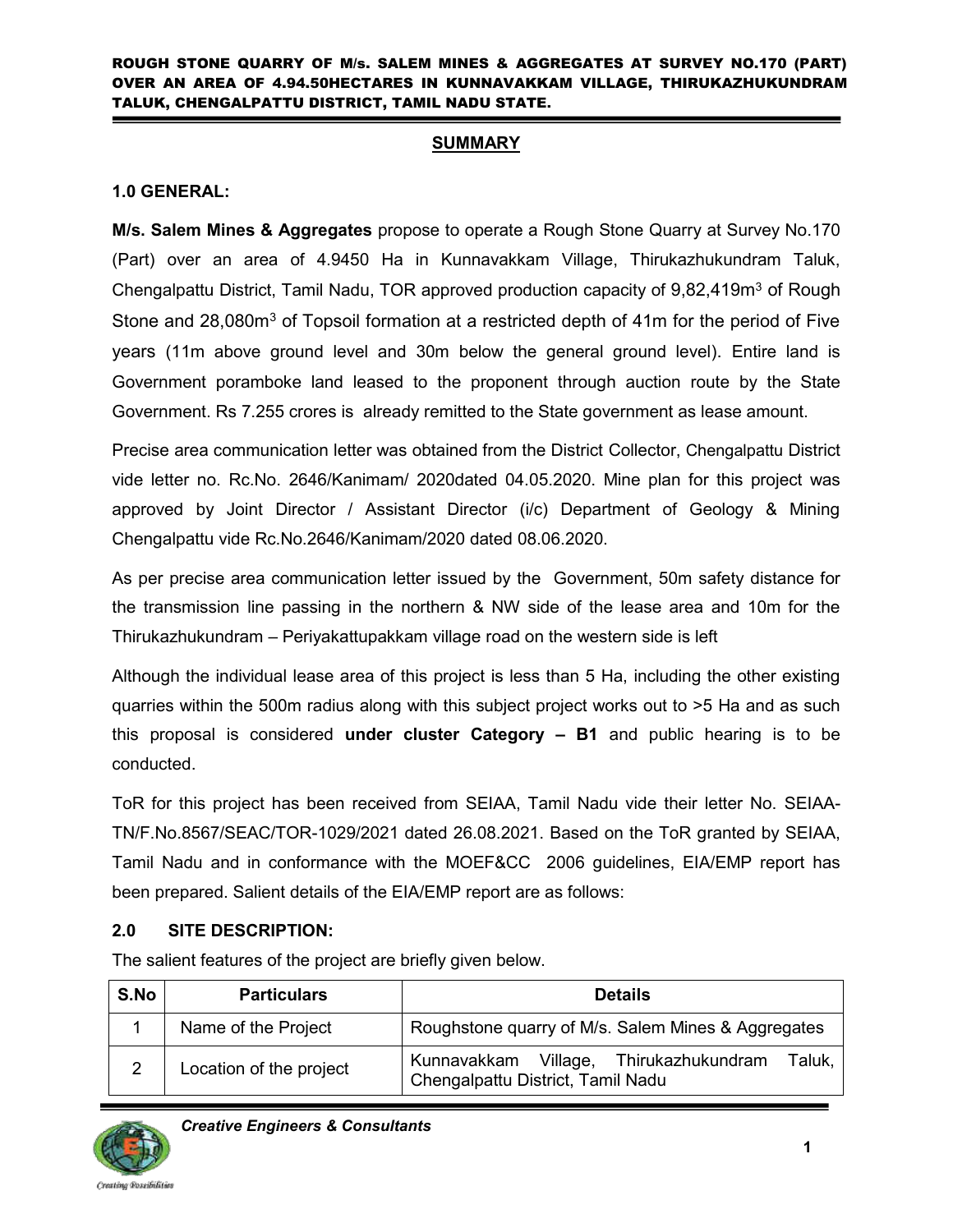| 3               | Mining Lease area (ML area)                                                                                                                                                                                                                               | 4.950 Ha                                                                                                              |
|-----------------|-----------------------------------------------------------------------------------------------------------------------------------------------------------------------------------------------------------------------------------------------------------|-----------------------------------------------------------------------------------------------------------------------|
| 4               |                                                                                                                                                                                                                                                           | Latitude: 12°33'30"N to12°33'41"N                                                                                     |
|                 | Latitude & Longitude                                                                                                                                                                                                                                      | Longitude: 80°04'17"E to 80°04'26"E                                                                                   |
| 5               | Mine site topography                                                                                                                                                                                                                                      | 95m above MSL                                                                                                         |
| 7               | Type of land                                                                                                                                                                                                                                              | Government Poromboke Land                                                                                             |
| 8               | Temperature (°C)                                                                                                                                                                                                                                          | The general minimum and maximum temperature are<br>20°C & 37°C.                                                       |
| 9               | Average Annual rainfall                                                                                                                                                                                                                                   | The normal annual rainfall over the district varies from<br>1105 mm to 1214mm                                         |
| 10              | Nearest Highway                                                                                                                                                                                                                                           | (SH-58)Thirukazhukundram-Kalppakam - 2.90Km (N)                                                                       |
| 11              | <b>Nearest Railway station</b>                                                                                                                                                                                                                            | Ottivakkam - 12.3 km (NW)                                                                                             |
| 12 <sup>°</sup> | <b>Nearest Airport</b>                                                                                                                                                                                                                                    | Chennai - Meenambakkam - 48.0 Km (NE)                                                                                 |
| 13              | Nearest major water bodies                                                                                                                                                                                                                                | Tank - 290m - SE<br>Tank - 450m - SW<br>Kaluvaliar River - 2.7km - S<br>Palar River - $3.8km - S$                     |
| 14              | sensitive<br>Environmental<br>areas, Protected areas as per<br>Wildlife Protection Act, 1972<br>(Tiger<br>reserve,<br>Elephant<br>reserve, Biospheres, National<br>parks, Wildlife sanctuaries,<br>community<br>reserves<br>and<br>conservation reserves) | Nil within 10m radius                                                                                                 |
| 15              | <b>Reserved / Protected Forests</b>                                                                                                                                                                                                                       | Navalur R F - 4.0km - NW<br>Thirukazhukundram R F -5.6km - NW<br>Salur $R F - 6.3km - NW$<br>Oragadam R F - 6.4km - N |
| 16              | Notified<br>Archaeologically<br>important<br>places,<br>Monuments, Tourist places                                                                                                                                                                         | Thirukazhukundram Temple - 5.4km                                                                                      |
| 17              | <b>Nearest Town</b>                                                                                                                                                                                                                                       | Thirukazhukundram - 5.0km (NW)                                                                                        |
| 18              | Nearest village                                                                                                                                                                                                                                           | Kunnavakkam -500m (S) side                                                                                            |
| 19              | Seismic Zone                                                                                                                                                                                                                                              | Zone - II (Least Active)                                                                                              |



<u> Listen van de Bergen van de Bergen van de Bergen van de Bergen van de Bergen van de Bergen van de Bergen van de Bergen van de Bergen van de Bergen van de Bergen van de Bergen van de Bergen van de Bergen van de Bergen van</u>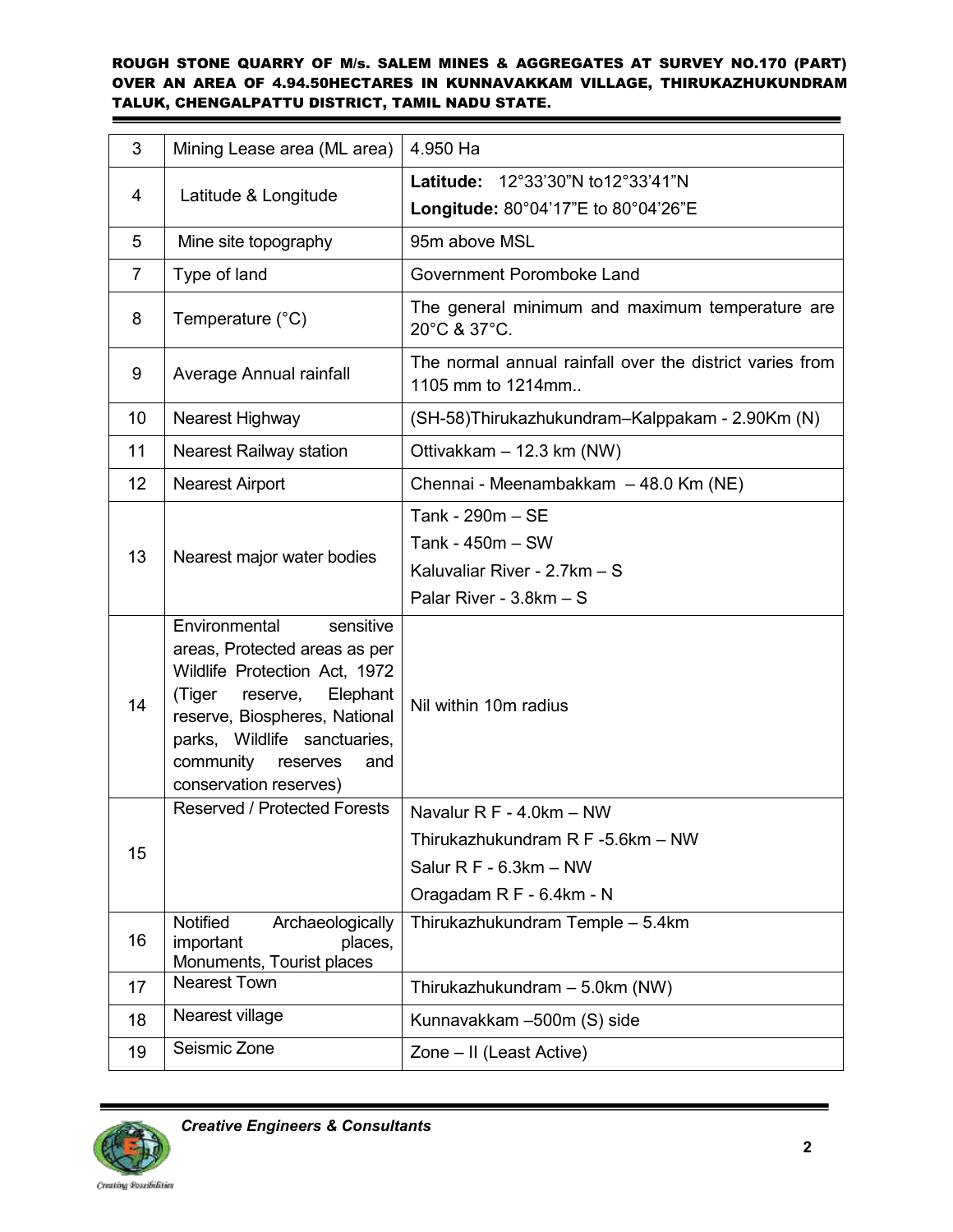# **2.1 PROJECT DESCRIPTION:**

| S.No           | <b>Particulars</b>                       | <b>Details</b>                                                                                                                                                                                                                                                                     |  |                                                                                                                  |                          |  |  |
|----------------|------------------------------------------|------------------------------------------------------------------------------------------------------------------------------------------------------------------------------------------------------------------------------------------------------------------------------------|--|------------------------------------------------------------------------------------------------------------------|--------------------------|--|--|
| 1              | Geological resources                     | Roughstone: $24,74,860$ m <sup>3</sup><br>Topsoil: $49,499 \text{ m}^3$                                                                                                                                                                                                            |  |                                                                                                                  |                          |  |  |
| 2              | Mineable reserves                        | <b>Mineable</b><br><b>Reserves</b>                                                                                                                                                                                                                                                 |  | Roughstone( $m^3$ )                                                                                              | Topsoil(m <sup>3</sup> ) |  |  |
|                |                                          | Upto 56m                                                                                                                                                                                                                                                                           |  | 11,34,679                                                                                                        | 28,080                   |  |  |
|                |                                          | Upto 41m                                                                                                                                                                                                                                                                           |  | 9,82,419                                                                                                         | 28,080                   |  |  |
|                |                                          | Year                                                                                                                                                                                                                                                                               |  | Roughstone $(m3)$                                                                                                | Topsoil $(m^3)$          |  |  |
|                |                                          |                                                                                                                                                                                                                                                                                    |  | 226970                                                                                                           | 28080                    |  |  |
|                | <b>Five Year Production</b>              | $\mathbf{II}$                                                                                                                                                                                                                                                                      |  | 226694                                                                                                           |                          |  |  |
| 3              | Capacity                                 | III                                                                                                                                                                                                                                                                                |  | 223700                                                                                                           |                          |  |  |
|                |                                          | IV                                                                                                                                                                                                                                                                                 |  | 228180                                                                                                           |                          |  |  |
|                |                                          | $\vee$                                                                                                                                                                                                                                                                             |  | 76875                                                                                                            |                          |  |  |
|                |                                          | <b>Total</b>                                                                                                                                                                                                                                                                       |  | 982419                                                                                                           | 28080                    |  |  |
| 4              | Life of the mine                         | 5 years                                                                                                                                                                                                                                                                            |  |                                                                                                                  |                          |  |  |
| 5              | Total Waste generation<br>and management | utilized.                                                                                                                                                                                                                                                                          |  | There is no waste generation anticipated in this quarry<br>operation since the entire excavated material will be |                          |  |  |
| 6              | Method of mining                         | Opencast semi mechanized mining using jackhammer<br>drilling, blasting, excavation through excavator & mineral<br>transport through tippers will be carried out.                                                                                                                   |  |                                                                                                                  |                          |  |  |
| $\overline{7}$ | Bench parameters                         | Bench height - 5 m, bench width - 5m                                                                                                                                                                                                                                               |  |                                                                                                                  |                          |  |  |
| 8              | Ultimate mine depth                      | The quarrying depth has been restricted from mine plan<br>approved depth of 56m(11m above ground level and 45m<br>below the general ground level) to 41 m (11m above<br>ground level and 30m below the general ground level)<br>based on the conditions of the Terms of Reference. |  |                                                                                                                  |                          |  |  |
| 9              | End use                                  | The excavated rough stone will be excavated and loaded<br>into tipper to the needy buyers for producing crusher<br>aggregates, M Sand.                                                                                                                                             |  |                                                                                                                  |                          |  |  |
| 10             | Manpower                                 | The project will provide employment opportunities totally to<br>32 people.                                                                                                                                                                                                         |  |                                                                                                                  |                          |  |  |
| 11             | Water Requirement & sourd                | The total water requirement for this project will be 7.5KLD.<br>The water will be sourced initially from outside agencies if<br>necessary or rainwater harvested in the nearby mined out<br>pit will be used. Later rainwater harvested in the mine pit<br>shall be used.          |  |                                                                                                                  |                          |  |  |
| 12             | <b>Power Requirement</b>                 | All the equipment will be diesel operated. No electricity is<br>needed for mining<br>operation. The minimum power<br>requirement for office, etc will be met from state grid.                                                                                                      |  |                                                                                                                  |                          |  |  |



 *Creative Engineers & Consultants* 

ä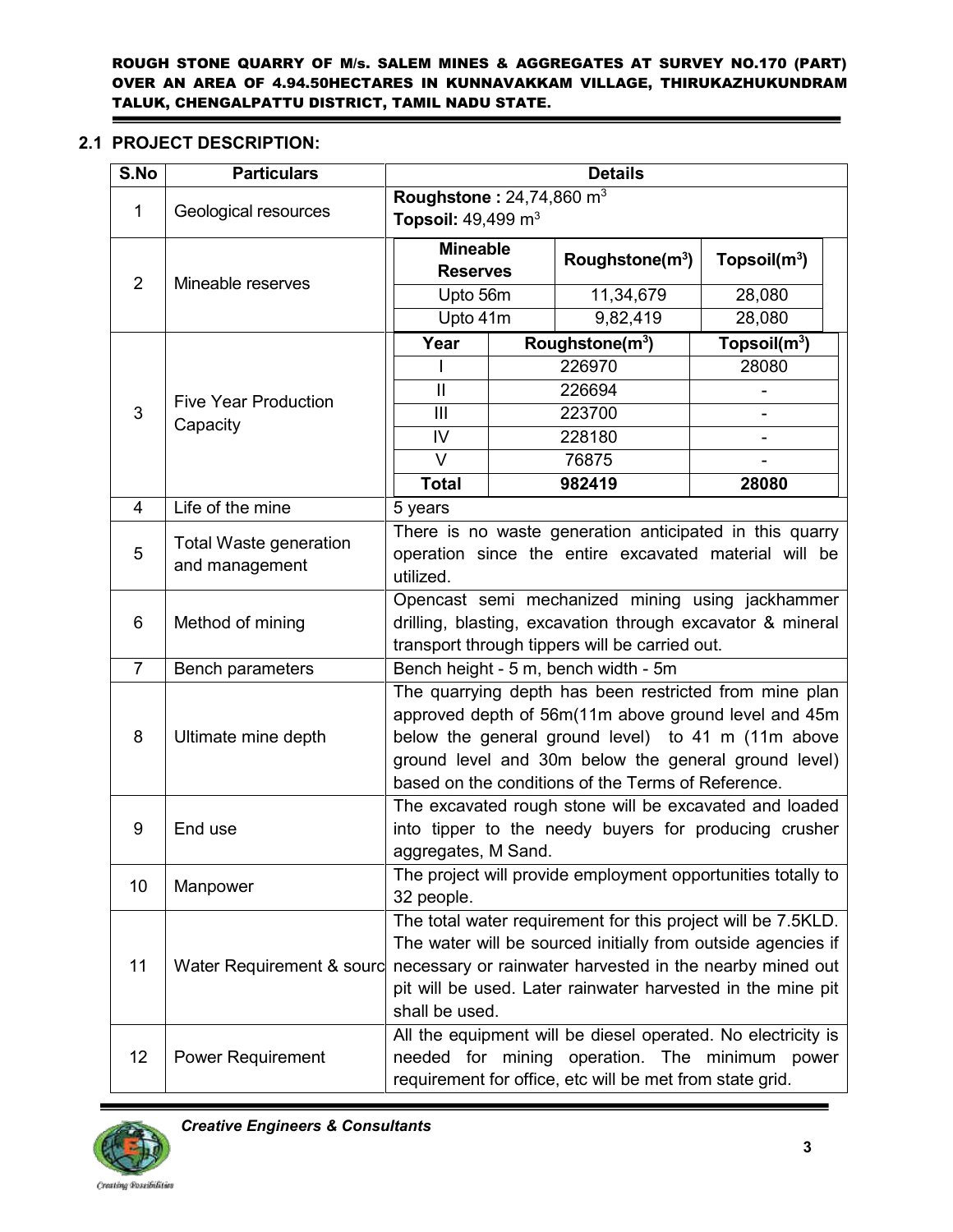| S.No | <b>Particulars</b>                            | <b>Details</b>                                                                                                                |
|------|-----------------------------------------------|-------------------------------------------------------------------------------------------------------------------------------|
| 13   | Site services                                 | Site services like mine office, first aid room, rest shelters,<br>toilets etc. will be provided as semi-permanent structures. |
| 14   | <b>Project Cost</b>                           | Rs.8.16 Crores                                                                                                                |
| 15   | <b>Community Development</b><br><b>Budget</b> | Rs. 16.5 Lakhs                                                                                                                |

# **3.0 EXISTING ENVIRONMENTAL SCENARIO:**

# **3.1 GENERAL:**

The studies and data collection have been carried out systematically and meticulously as per relevant IS codes, CPCB and MoEF&CC guidelines and as per approved ToR during **Post monsoon Season (October 2021 to December 2021)** For the purpose of this study, the area has been divided into two zones, namely, core and buffer zones. Core zone is considered as the total lease area, while buffer zone encompasses an area of 10 km radius distance from the periphery of core zone.

# **3.2 SOCIO-ECONOMIC STATUS:**

# **i. Core Zone:**

The total mine lease area of 4.94.50 Ha. Entire ML area is a Government poromboke land with no forest or agricultural area involved.

# **ii. Buffer Zone:**

Based on 2011 census data, in the 10km radius there are 88 Rural villages from 3 Taluks namely Thirukazhukundram, Chengalpattu, Cheyyar and 2 urban area Tirukalukundram (TP) & Pudupattinam (CT) of Thirukazhukundram Taluk. Chengalpattu District.

The distribution of population is as below:

| Male                              | 83485 (50.22%)                     |
|-----------------------------------|------------------------------------|
| $\bullet$ Female                  | 82758 (49.78%)                     |
| $\bullet$ Total                   | 166243 (100%)                      |
| $\bullet$ Scheduled caste         | 30.68%                             |
| • Scheduled tribes                | 1.98%                              |
| • Total literacy rate in the area | 69.25% of the people are literate. |
|                                   |                                    |

# The occupational structure of the area is as below:

Total main workers **1988** - 56984 (34.30 %)

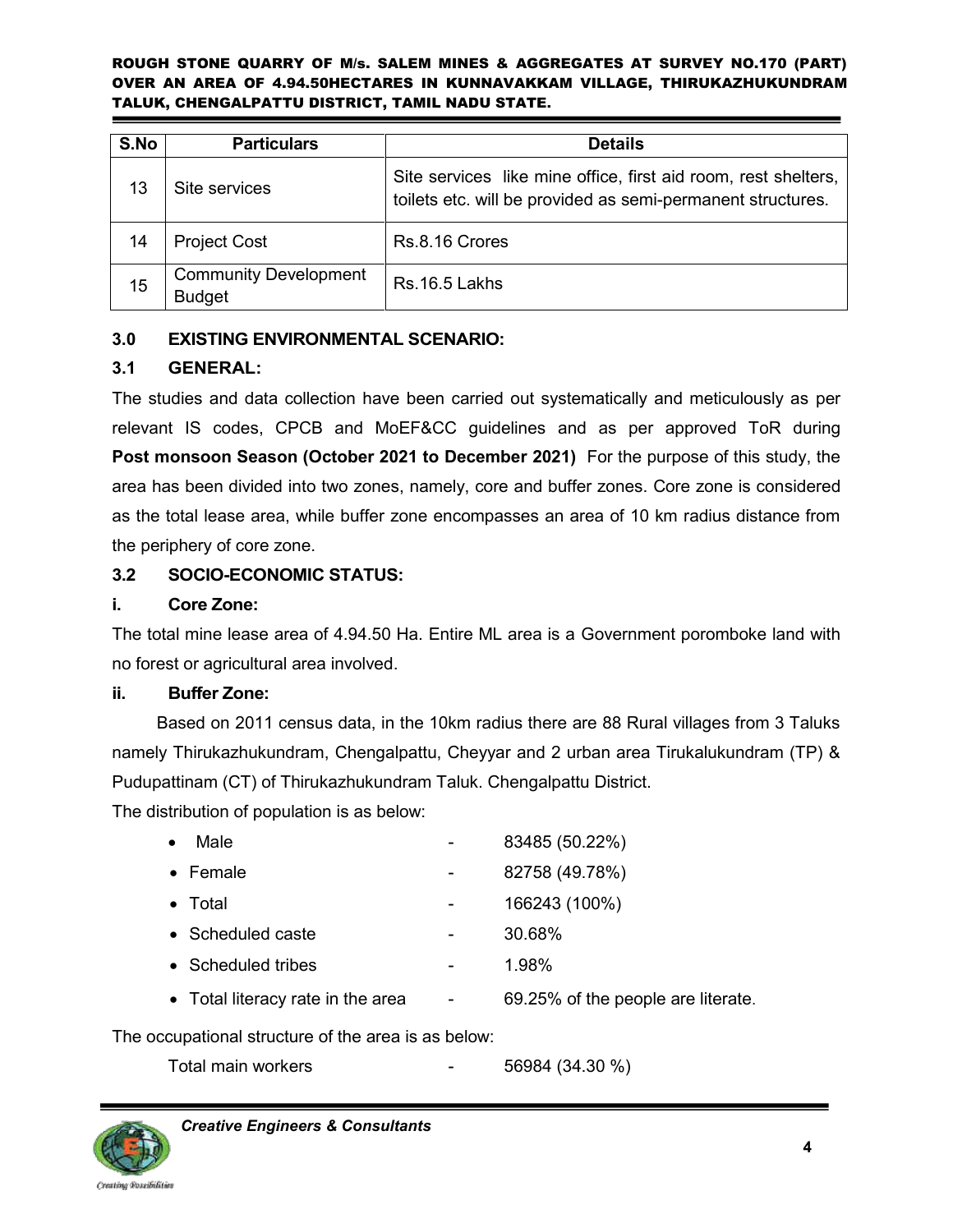| Total marginal workers | $\overline{\phantom{a}}$ | 17511 (10.50 %) |
|------------------------|--------------------------|-----------------|
| Total non-workers      |                          | 91748 (55.20%)  |

# **3.3 EXISTING ENVIRONMENTAL QUALITY:**

# **3.3.1 Ambient Air Quality:**

The ambient air quality data for  $PM_{10}$ ,  $PM_{2.5}$ ,  $SO_2$ ,  $NO_2$ ,  $CO$  studied at 5 locations as per prescribed guidelines/ methods. The AAQ monitored data for all locations for above parameters are shown in below.

S.No PARAMETERS **Cat.\*** (R,I,S)  $\begin{bmatrix} \mathsf{Cat.} \\ (R,I,S) \end{bmatrix}$  **PM**<sub>10</sub> **PM**<sub>2.5</sub> **SO**<sub>2</sub> **NO**<sub>2</sub> 1  $\Big|$  **CORE ZONE**<br>(1 Location) **CORE ZONE** I 41.2 to 67.3 19.2 to 32.3 4.4 to 7.5 6.5 to 9.9 (1 Location) 2 **BUFFER ZONE**<br>(4 Locations)  $(4 \text{ Locations})$  R  $\begin{array}{|l|}$  35.2 to 59.2 16.6 to 30.4 3.2 to 7.2 5.5 to 9.1  $\mathsf{CPCB}\text{ LIMITS}$  **PM**<sub>10</sub> **PM**<sub>2.5</sub> **SO**<sub>2</sub> **NO**<sub>2</sub> **2009 Notification 100 60 80 80 \* Note: BDL- Below Detectable Limit, DL- Detectable Limit. Conclusion: The existing Ambient Air Quality levels in the monitored locations for PM10, PM2.5, SO2, NO<sup>2</sup> & CO are within the prescribed CPCB limits.** 

# **3.3.2 Water Environment:**

|                                                   | No of Samples – 5 Bore well water samples                                                                                                                                                                          |                           |                      |                           |                                    |                                             |                           |                       |                          |                           |
|---------------------------------------------------|--------------------------------------------------------------------------------------------------------------------------------------------------------------------------------------------------------------------|---------------------------|----------------------|---------------------------|------------------------------------|---------------------------------------------|---------------------------|-----------------------|--------------------------|---------------------------|
| <b>Parameter</b>                                  | pH                                                                                                                                                                                                                 | EC<br>$(\mu$ mhos<br>/cm) | <b>TDS</b><br>(mg/L) | <b>Chloride</b><br>(mg/L) | Total<br><b>Hardness</b><br>(mg/L) | <b>Total</b><br><b>Alkalinity</b><br>(mg/L) | <b>Sulphate</b><br>(mg/L) | Iron<br>(mg/L)        | <b>Nitrate</b><br>(mg/L) | <b>Fluoride</b><br>(mg/L) |
| <b>BUFFER</b><br><b>ZONE</b><br>(5)<br>Locations) | 6.95<br>to<br>7.61                                                                                                                                                                                                 | $359.3$ to<br>924.3       | $216$ to<br>560      | $80.5$ to<br>210          | 101 to 452                         | $92.4$ to<br>265                            | $18.6$ to<br>52.6         | <b>BDL</b> to<br>0.08 | $1.24$ to<br>2.55        | $0.28$ to<br>0.52         |
| Limits*<br><b>Permissible</b>                     | $6.5 -$<br>8.5                                                                                                                                                                                                     |                           | 2000                 | 1000                      | 600                                | 600                                         | 400                       | 0.3                   | 45                       | 1.5                       |
|                                                   | Conclusion: The water quality of the collected ground water samples were found to be within<br>the prescribed permissible limits of IS: 10500:2012 Norms for Drinking in the absence of an<br>alternative source*. |                           |                      |                           |                                    |                                             |                           |                       |                          |                           |

# **3.3.3 Noise Environment:**

|                                                               | No of locations $-5$ |                              |                             |                                   |  |
|---------------------------------------------------------------|----------------------|------------------------------|-----------------------------|-----------------------------------|--|
| <b>Noise Level</b><br><b>Core Zone</b><br>In $dB(A)$<br>dB(A) |                      | *Work zone<br>exposure limit | <b>Buffer Zone</b><br>dB(A) | <b>MOEF&amp;CC Norms</b><br>dB(A) |  |
|                                                               | Location)            | dB(A)                        | (4 Locations)               |                                   |  |
| Day Equivalent                                                | 40.9                 | 90                           | 42.0 to 46.6                | 55                                |  |
| <b>Night Equivalent</b>                                       | 36.1                 |                              | 35.7 to 40.9                | 45                                |  |



 *Creative Engineers & Consultants* 

**Values in µg/m<sup>3</sup>**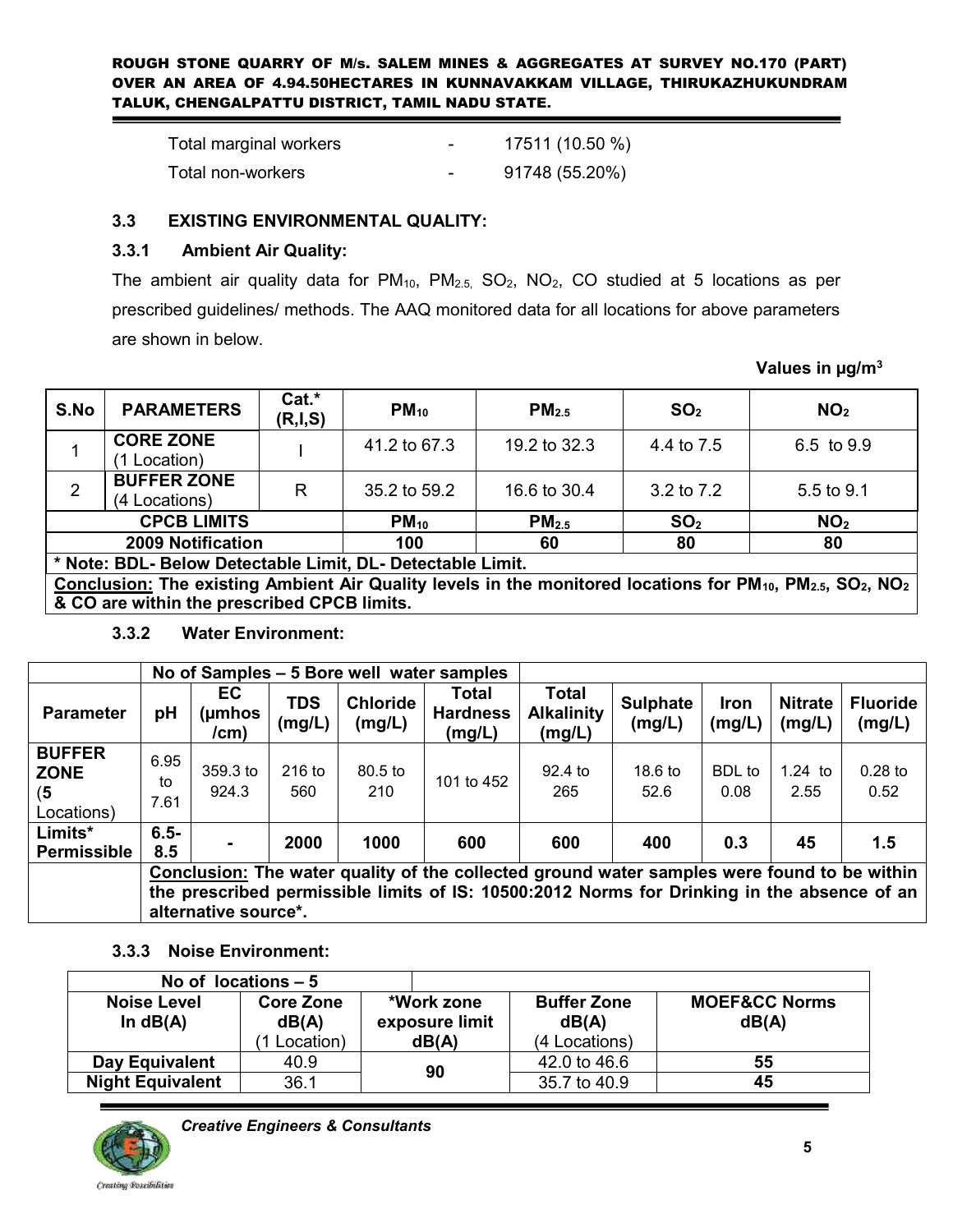\*Permissible noise for industrial workers as laid down by CPCB (at 8 hrs Exposure Time) **Conclusion**: While comparing with the MoEF&CC Norms, the monitored ambient noise levels are within the limit values for Residential areas.

# **3.3.4 Soil Quality:**

| No of locations $-5$                                                                                                 |              |                                                                     |                                 |                                      |                                          |                            |                 |                           |
|----------------------------------------------------------------------------------------------------------------------|--------------|---------------------------------------------------------------------|---------------------------------|--------------------------------------|------------------------------------------|----------------------------|-----------------|---------------------------|
| <b>Parameter</b>                                                                                                     | рH           | <b>Electrical</b><br><b>Conductivity</b><br>$(\mu m \text{hos/cm})$ | Soil<br>Type                    | Organic<br>matter<br>content<br>$\%$ | <b>Total</b><br><b>Nitrogen</b><br>mg/kg | <b>Phosphorus</b><br>mg/kg | Sodium<br>mg/kg | <b>Potassium</b><br>mg/kg |
| Range of<br>values                                                                                                   | 7.01<br>7.59 | $45.89 -$<br>90.24                                                  | Sandy<br>Loam<br>& Silt<br>Loam | $0.75 -$<br>1.34                     | $231 -$<br>751                           | $0.57 - 2.21$              | $360 -$<br>745  | $206 - 320$               |
| <b>Conclusion:</b> The soil quality data for the 5 samples collected and analyzed are provided in Table No –<br>3.4. |              |                                                                     |                                 |                                      |                                          |                            |                 |                           |

# **3.3.5 LAND EVIRONMENT:**

For the present study on land use pattern in the study area, remote sensing satellite data have been used. The area estimated of land use categories around the 10km buffer zone is provided below:

| S.No | <b>Landuse Feature</b>    | <b>Area</b><br>(Sq.Km) | Percentage |
|------|---------------------------|------------------------|------------|
|      | Crop Land / Plantation    | 60.16                  | 19.40      |
| 2    | <b>Fallow Land</b>        | 152.10                 | 49.05      |
| 3    | <b>Reserve Forest</b>     | 6.16                   | 1.99       |
| 4    | River                     | 11.90                  | 3.84       |
| 5    | <b>Water Bodies</b>       | 4.21                   | 1.36       |
| 6    | <b>Land without Scrub</b> | 29.67                  | 9.57       |
|      | Land with Scrub           | 33.66                  | 10.85      |
| 8    | Settlement/Infrastructure | 11.44                  | 3.69       |
| 9    | Mining Area               | 0.80                   | 0.26       |
|      | <b>Total</b>              | 310.11                 | 100.00     |

From the above table it is seen that 19.40 % of the study area is agriculture land and 49.05 % are fallow land. Land with scrub constitutes 10.85 %, lands without scrub constitute 9.57%, Water bodies constitute 1.36 % and others constitute 9.77%.

# **3.3.6 BIOLOGICAL ENVIRONMENT:**

The lease area is a non forest, Government land with scrub and bushes. The lease area is dominated with Prosopis juliflora, Calotropis gigantean, Lantana camara etc. In the buffer zone,

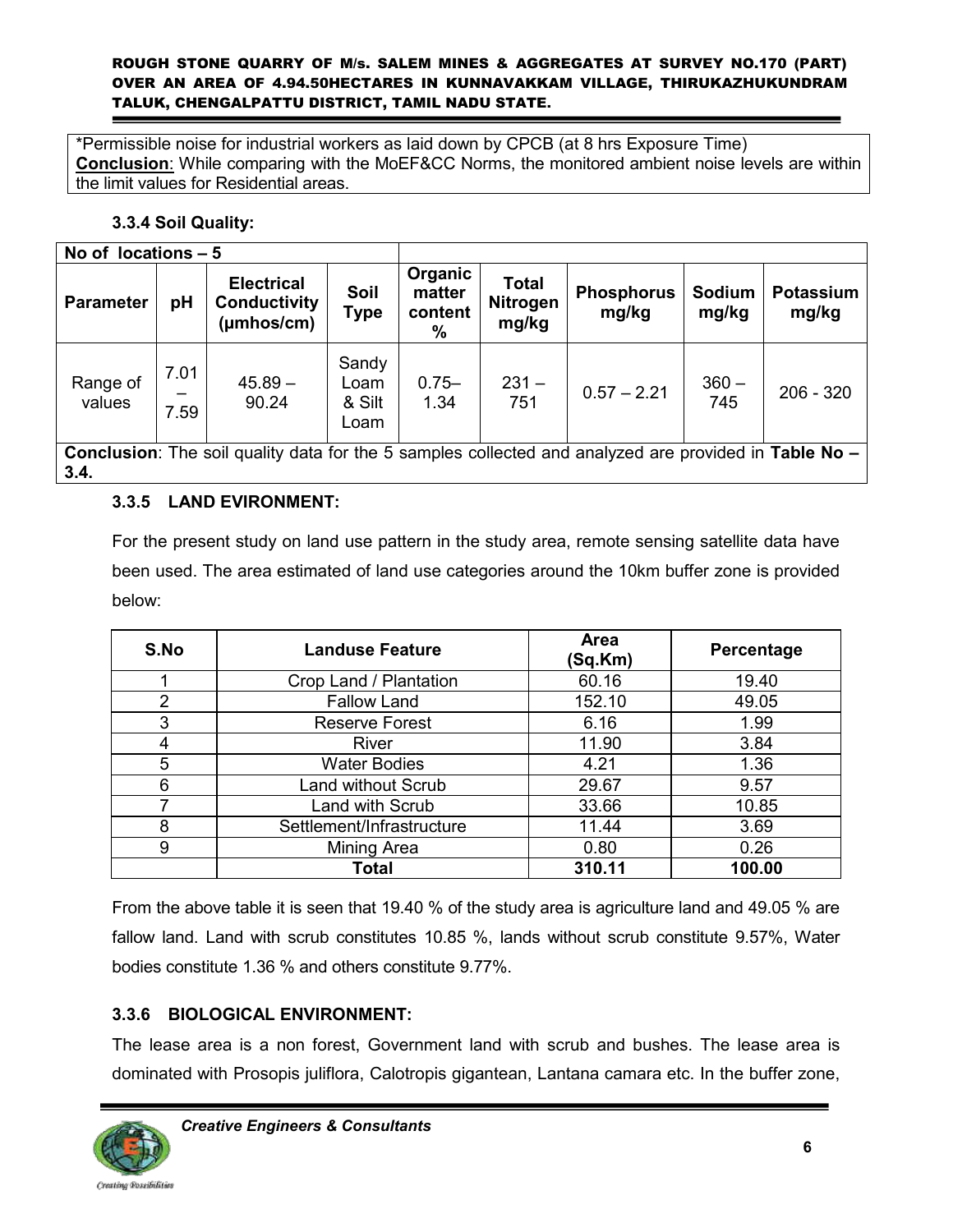the dominated with species such as Azadirachta indica, Delonix elata, Pongamia pinnata, Acacia auriculiformis, Morinda tinctoria, Acacia catechu, etc. Patches of Banana and rice cultivation, are also observed in the study area. No Wild Life Sanctuary or National Park within the study area of 10 km. Domesticated animals and common birds are observed in the study area.

# **3.3.7 HYDROLOGICAL STUDY:**

In the study area, the shallow aquifer is developed through dug wells and deeper aquifer through tube wells. The groundwater has revealed that potential fractures are encountered at deeper levels. From the Geophysical survey, it is found that the subsurface litho units are gravel, weathered layers poorly fractured and terminated with hard and compact massive rocks with fully devoid of fractures. The occurrence of groundwater mainly in the porous soil are weathered layers, very negligible amount of groundwater percolated through the poorly fractured layer. Besides, the mining area consists of hard compact rock, no major water seepage within the mine is expected. From the nearby working mines no such seepage is observed.

# **4.0 ANTICIPATED ENVIRONMENTAL IMPACTS AND MITIGATION MEASURES:**

This is a proposed project and Semi – Mechanized Open Cast mining will be carried out to quarry out Rough Stone, & Gravel. The identified impacts due to this mine during mining and associated activities have been studied in relation to various environmental components like Air, water, noise, vibration, land, transport etc.

# **4.1 AIR ENVIRONMENT:**

The proposed mining and allied operations may cause deterioration of air quality due to pollution arising from the project operation if prompt care is not taken. The principal sources of air pollution in general due to mining and allied activities will be:

Dust generation in the mine due to:

- Excavation of material
- Movement of HEMM such as Excavators, tippers etc.
- Loading and unloading operation
- ❖ Transportation

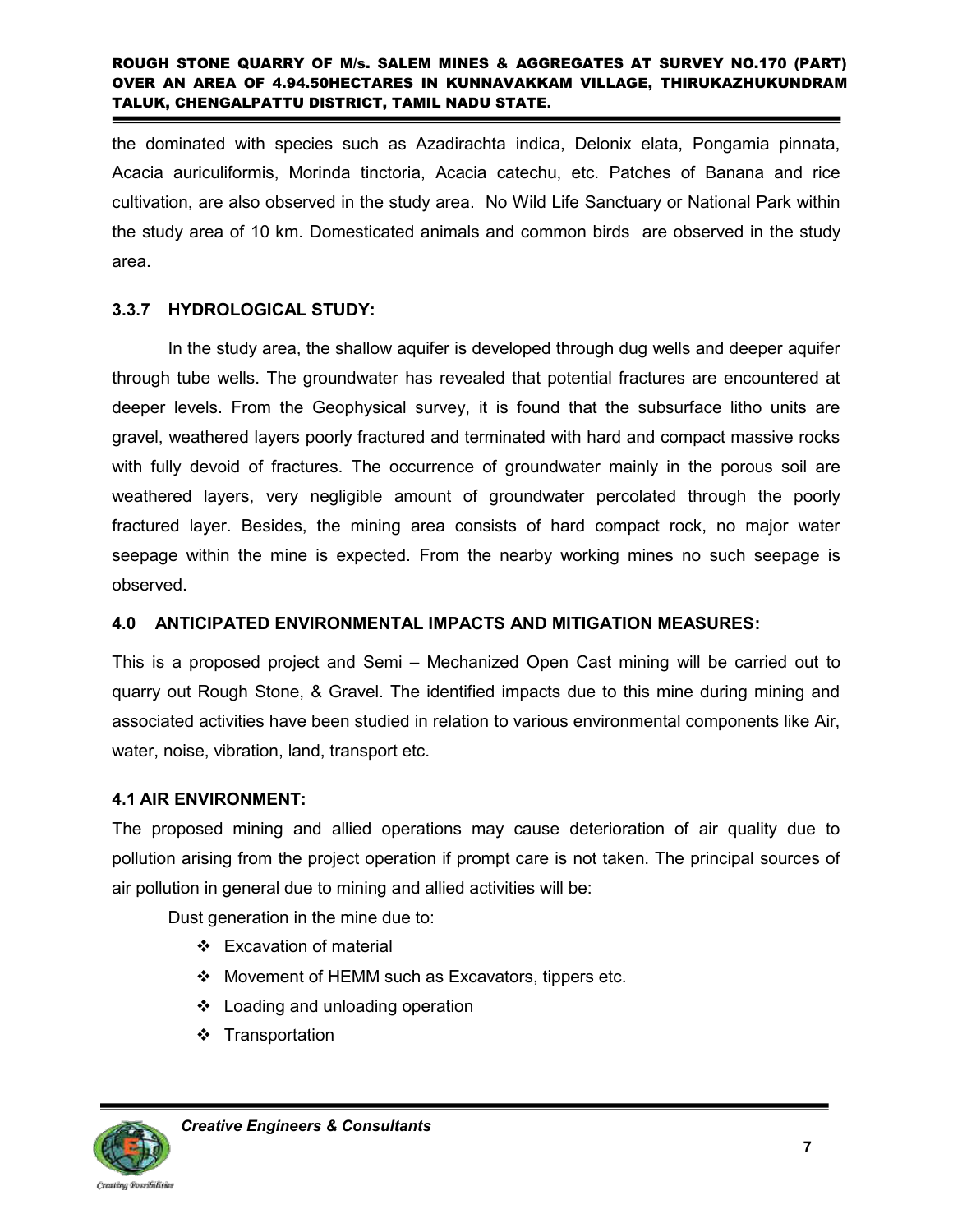In case of this mine, the following measures will be adopted to control impact on the air quality due to mining operations in the lease area:

- $\triangleright$  Deployment of mobile water sprinkler for fugitive dust suppression in haul roads.
- $\triangleright$  Wet drilling / Covering of drill holes with wet clothes
- $\triangleright$  Proper maintenance of roads.
- $\triangleright$  Avoiding crowding of trucks by properly spacing them to avoid the concentration of dust emission at any time.
- $\triangleright$  Transportation of material by tarpaulin covered trucks
- $\triangleright$  Proper maintenance of HEMM to minimize gaseous emission
- $\triangleright$  Imparting sufficient training to operators on safety and environmental parameters
- $\triangleright$  Development of green belt/ plantation in various areas within the mine lease area etc.

Besides, in the safety zone left on the western side for the local road, it is proposed to form an earthern embankment after fencing over which green mesh barricade for about 12ft shall be formed.

By adoption of all these measures, no adverse impact on air quality is envisaged due to this proposed opencast mining operation.

The impact on air quality due to the proposed project is estimated using AERMOD View Gaussian Plume Air Dispersion Model developed by Lakes Environmental Software which is based on steady state Gaussian plume dispersion.

The resultant added concentrations with baseline figures even at worst scenario show that the values of ambient air quality with respect to  $PM_{10}$  are in the range of 50.1  $\mu$ g/m3 to 79.9  $\mu$ g/m3 and with respect to PM2.5 are in the range of 26.1  $\mu$ g/m3 to 39.1  $\mu$ g/m3 which are within the statutory limits in each case.

For preservation of environment in this mine strict enforcement of management schemes will be undertaken for taking corrective actions, as needed. By adopting the effective implementation of all the mitigative measures, no adverse impact on Air quality due to the mining operation in this lease area is expected.

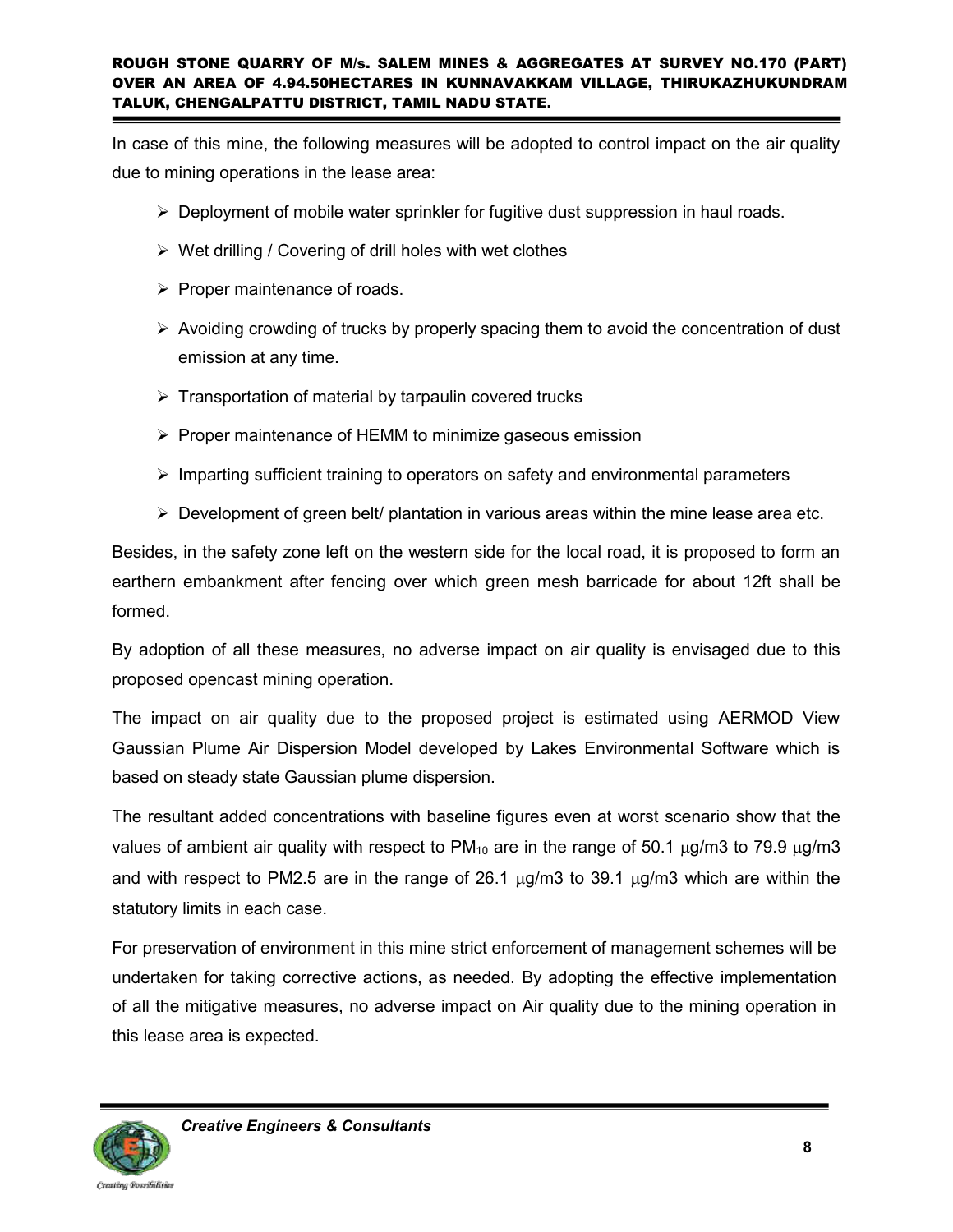# **4.2 WATER ENVIRONMENT:**

The total water requirement for this project will be 7.5 KLD. The water will be sourced initially from outside agencies. Later the rainwater collected in the mine pit sump will be used for this purpose.

The domestic effluent to be generated from the project will be collected in septic tank with soak pits arrangements. This being a mining project there will not be any process effluent. The rain water falling in the quarry will be harvested in the sump at the lowest level of the quarry. This sump will act as a settling pond to prevent solids escaping along with discharge, before outlet. etc. Towards surface runoff management, garland drain will be constructed around the quarry and will be connected to a settling pond with silt traps. The supernatant clear water from the settling pond will be flow to the downstream users.

There are no drainage courses within the lease area. There are two tanks situated at a distance of 290 m in the south east direction and 450m in the southwestern direction of the lease area. There is no proposal to discharge any effluent into these water bodies. No major impact is envisaged on the nearby water bodies due to project operations. Proper maintenance and desilting of these ponds will be carried out under CSR activities to augment the water holding capacity of the ponds.

# **4.3 NOISE ENVIRONMENT:**

During mining operation there will be noise generation due to working of excavators, movement of vehicles, etc. However, it will be felt near the active working area only and at away from its source it will get reduced. Due to natural attenuation effects, by proper green belt development, design / maintenance of machines, etc., the impact on noise levels will be negligible and are expected to be well within the prescribed limits.

# **4.3.1 VIBRATION:**

In the proposed mine workings, blasting & vibration effects will be controlled by following measures.

- $\triangleright$  Carrying out controlled blasting using Nonel milli second delay detonator.
- $\triangleright$  Optimum design for burden and spacing.
- $\triangleright$  Reducing explosive charge per delay to minimum.
- $\triangleright$  Use of suitable initiating sequence and millisecond delay detonators.

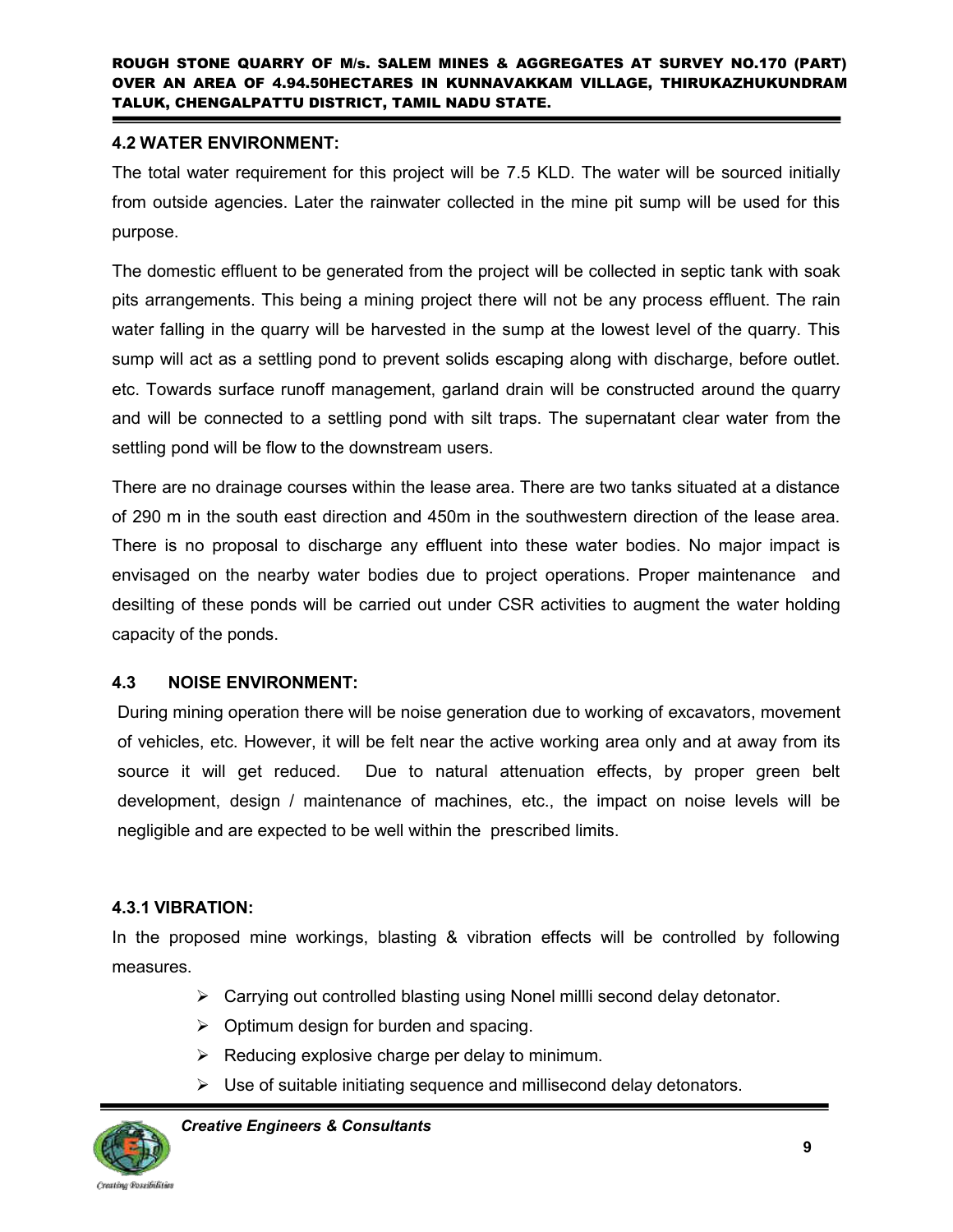$\triangleright$  Proper care and supervision during blasting by a competent and experienced person to be carried out.

By adoption of above measures, it will be ensured that ground vibrational levels due to blasting will be maintained within the prescribed DGMS conditions of 10 mm/s for the domestic houses/structures. Standard Operating Procedure (SOP) for blasting will be followed before carrying out blasting to protect the zone.

# **4.4 IMPACT ON LAND ENVIRONMENT:**

In the post mining stage, entire 3.370 Ha will be left as water body. 0.020 Ha will be the mine roads and 1.545 Ha will be covered with vegetation, 0.01.0 will be infrastructure Entire mined out area will be properly fenced to prevent in advert ant entry of men and animals. In the post mining stage the rainwater harvested in the mined out void shall be utilized in the area in consultation with the authorities.

# **4.5 BIOLOGICAL ENVIRONMENT:**

Other than clearing the shrubs and bushes withthin the lease area, no clearance of major vegetation is involved. Necessary mitigative measures like dust suppression, proper maintenance of equipments etc., will be carried out to prevent dust generation & any further impact on the vegetation.

# **4.6 SOCIO ECONOMIC ENVIRONMENT:**

Entire Land is Government land. There are no habitations or hutments in the core zone area, no rehabilitation or resettlement problems will arise here.

The mining operations in the proposed mine will provide the following socio economic benefits:

- $\triangleright$  Direct Employment for about 32 persons.
- $\triangleright$  Indirect opportunity to more people through various service related activities connected with the project operations like:
	- $\checkmark$  Project related logistical operations for transport of Rough Stone & Gravel, etc,
	- $\checkmark$  Various trading services for consumer goods, spare parts, sundry items, etc.
	- $\checkmark$  Contractual services connected with the project.
	- $\checkmark$  Green belt development

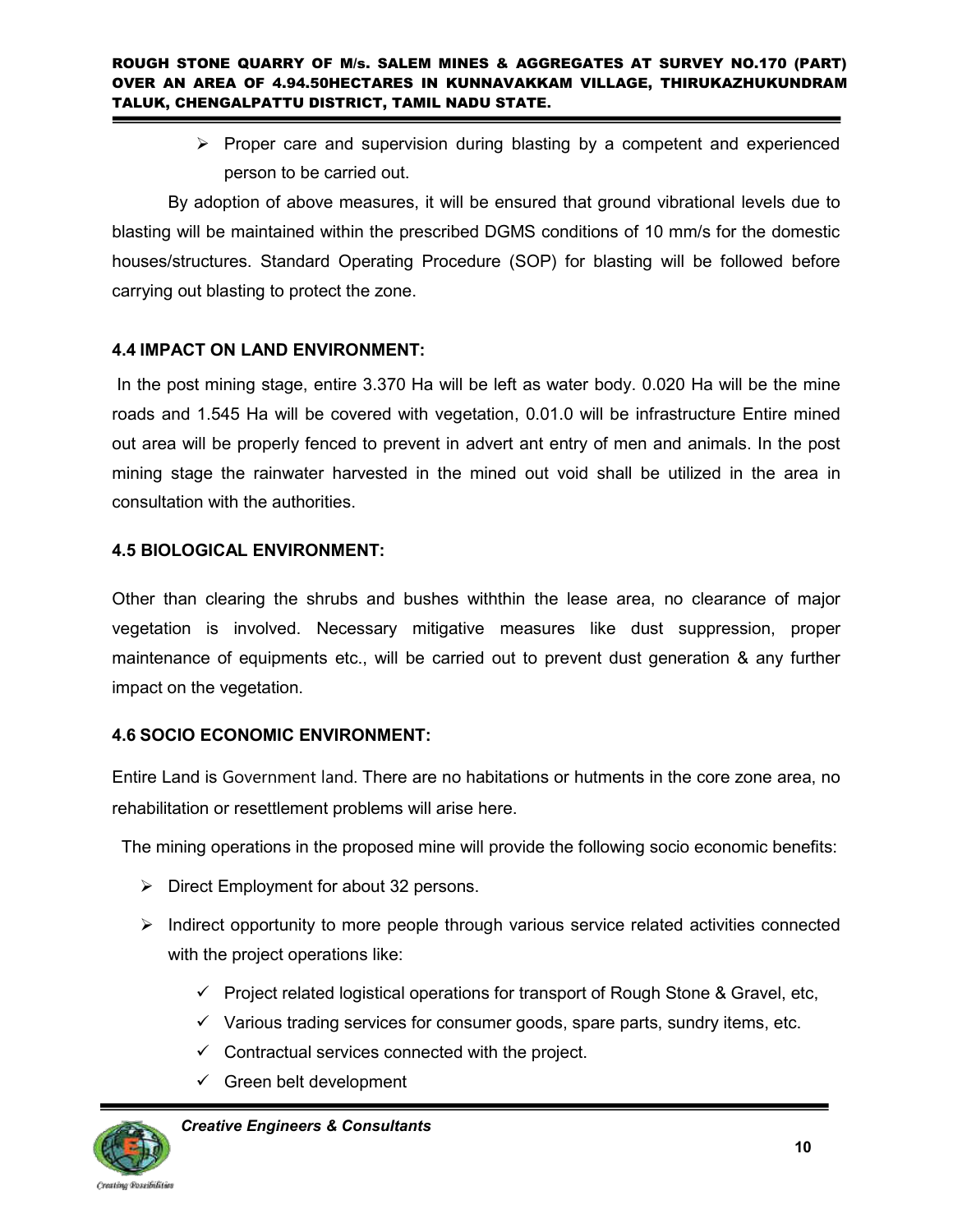- $\triangleright$  Improvement in medical care system for the locals.
- $\triangleright$  Benefit to State and central exchequer by way of royalty, taxes.

In the nearby existing operations, M/s. Salem Mines and Aggregates have carried out extensive beneficiary works under their CSR programs to various nearby schools and deserving people.

The proponent will continue such measures during the period of operation of this project also. An amount of Rs.16.5 Lakhs is allocated towards community developmental (CD) activities in the lease area. The activities identified under community development will be implemented in a phased manner in the following areas:

- Provision of RO water facilities
- Improvement in nearby school infrastructure and Providing Educational support to needy students.
- Conducting periodical Medical camp in the area.
- Desilting of nearby village ponds
- Providing treated drinking water facilities.

In consultation with the locals based on the need & priority it will be implemented.

By carrying out systematic and scientific mining and implementing all the environmental mitigative measures it will be ensured that there will be no adverse impact on this front.

# **4.7 IMPACT ON LOCAL LOGISTICAL SYSTEM DUE TO PROJECT:**

From this proposed quarry the entire output will be transported to the consumers. There will be hardly about 8 trips per hour. The transport route can easily absorb this negligible traffic due to this project. The following mitigative measures are suggested for mitigation of adverse impacts on the logistical aspect of the project:

- Water sprinkling on transport road and Rough stone in the transport vehicles before transporting, so that no dust nuisance during transport will arise.
- ❖ Proper maintenance of transport roads
- ❖ Proper maintenance of transport vehicles.
- Avoiding overloading of material
- Covering of loaded vehicles with tarpaulins sheet if warranted.

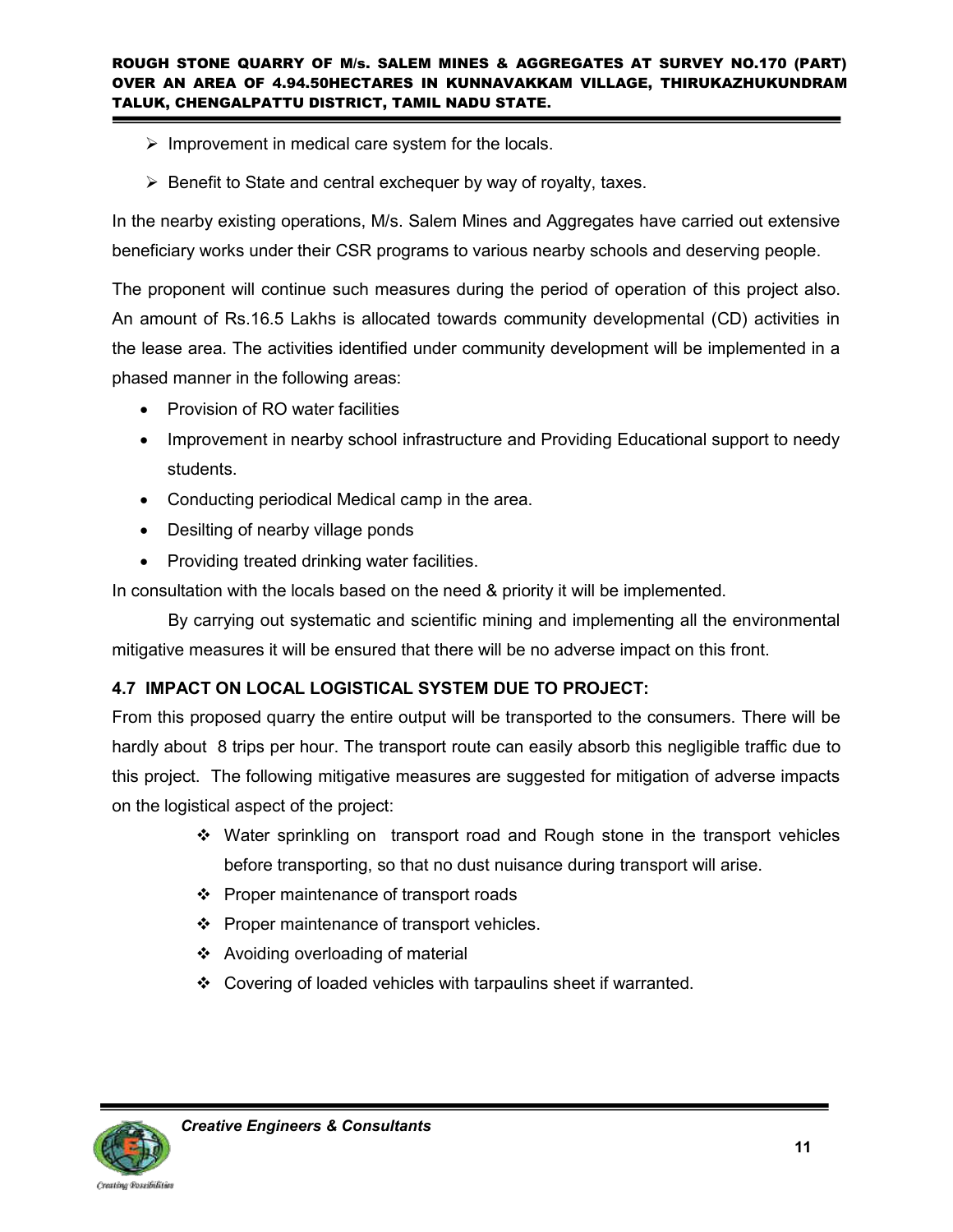# **4.8 OCCUPATIONAL HEALTH AND SAFETY ASPECTS:**

In order to ensure minimisation of occupational health and safety problems in the project operation, the following preventive remedial measures will be effectively exercised in the project operations, so as to comply with applicable standards.

- Medical examination of workers at pre-entry level stage of workers, etc., by qualified doctors, with periodical examination of all workers/staff at least once a year, as per DGMS circulars.
- Regular awareness campaigns amongst staff and workers
- Staff will be provided with PPE to guard against excess noise levels, Dust generation and inhalation, etc., as per standards prescribed by DGMS.

# **4.9 WASTE MANAGEMENT:**

There is no process effluent generation from this mine. Hence no liquid waste is generated. Single use plastics/ use and throwaway plastics will be banned in the site as directed by the Tamil Nadu Government vide GO(Ms)No.84 regarding ban on use of plastic products. The employees will be encouraged to use compostable material or reusable material.

# **5.0 ENVIRONMENTAL MONITORING PROGRAME:**

Regular, systematic and sustained programme schedules for implementation and monitoring of various control measures are devised with clear cut guidelines of various concerned plans for keeping a continuous surveillance on the various environmental quality parameters in the area.

The Mines Manager/Mine Incharge will undertake effective monitoring and implementation of various above said environmental control measures promptly and effectively and to oversee various environmental management schemes for air quality control, water quality status, noise level control, plantation programme, social development schemes, etc in the mine. Towards EMP measures, Rs. 7.0 lakhs is allocated under capital cost. Besides, Rs.12.50 lakhs per annum will be spent under recurring cost.

# **6.0 CONCLUSION:**

Although the individual lease area of this project is less than 5 Ha, the other existing and proposed quarries within the 500m radius along with this subject project works out to >5 Ha. As such cluster situation applicable and this EMP is prepared. There are 2 other contiguous leases of the proponent nearby of which validity of one lease is expected to get lapsed shortly and the other one by next year.